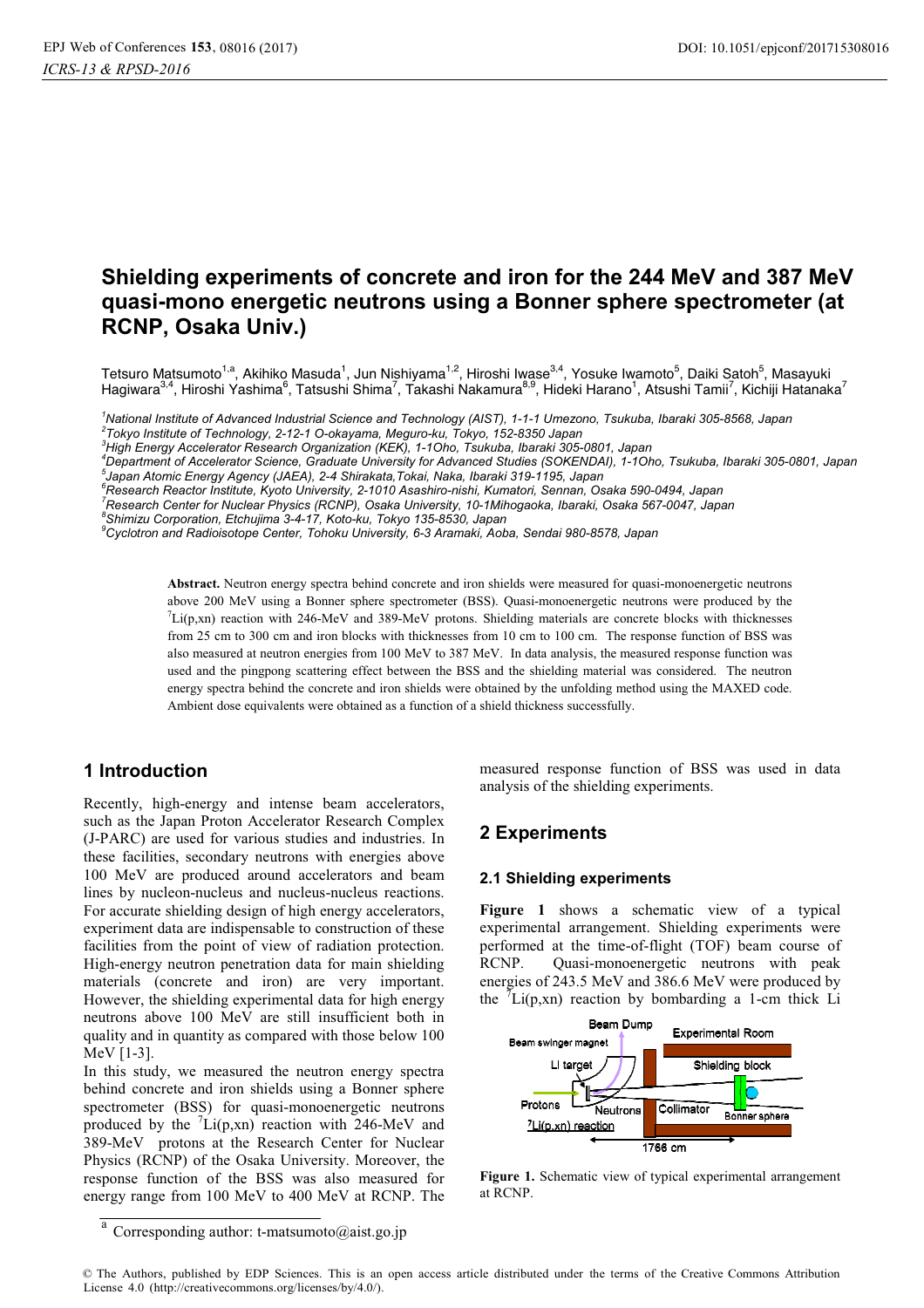target with 246-MeV and 389-MeV protons from the AVF cyclotron and the ring cyclotron of RCNP. A the neutron beam emitted in the forward direction was extracted into the TOF room through an iron collimator of 12-cm wide and 10-cm high aperture embedded inside a concrete wall with a thickness of 15 cm. The proton beam penetrated through the target was guided to a beam dump using a beam swinger magnet. Neutron source spectra in the TOF room were measured with liquid scintillators by means of the TOF method [4, 5].

Shielding materials are concrete blocks  $(2.33 \text{ g/cm}^3)$ with thicknesses from 25 cm to 300 cm and iron blocks  $(7.87 \text{ g/cm}^3)$  with thicknesses from 10 cm to 100 cm. The components of concrete are given in **Table 1**. The distance between the Li target and upstream surface of the shielding materials was 17.7 m. The BSS was contact with the backward surface of shielding material.

Neutron energy spectra behind the shields were measured with the BSS  $[6]$ . The BSS consists of a  ${}^{3}$ He spherical proportional counter (CENTRONIC LTD, SP9, gas pressure: 21.3 kPa) and polyethylene (PE, 0.95  $g/cm^3$ ) moderators with diameters from 7.62 cm to 24.1 cm. In addition, measurements were performed using inserting metal shells made of lead (457p: 10.2-cmdiameter PE sphere  $+ 1.27$ -cm thick Pb shell  $+ 2.54$ -cm thick PE shell) and copper (457c: 10.2-cm-diameter PE sphere  $+$  1.27-cm-thick Cu shell  $+$  2.54-cm thick PE shell) [7].

#### **2.2 Response measurements of BSS**

The responses of BSS were measured at neutron energies from 100 MeV to 387 MeV in neutron feilds of RCNP. The responses for mono-energetic neutrons were evaluated by the two-angle differential measurement method, which was described in detail elsewhere [6]. The responses at neutron energies of 144 keV, 565 keV, 5.0 MeV and 14.8 MeV were also calibrated in the mono-energetic neutron standard fields [10] of the National Institute of Advanced Industrial Science and Technology.

The response function of BSS was also simulated with the MCNPX code [8]. The JENDL-HE[9] file was used in the simulation.

### **3 Data Analysis and Results**

The measured and the calculated response results of BSS are in good agreement within measurement uncertainties above 100 MeV for the BSS with the polyethylene moderator. However, there is the difference between the measured and calculated results for the BSS with the Pb or Cu shell. The measured responses were reflected in data analysis of shielding experiments.

The BSS was contacted with the surface of shielding block, actual response functions were affected by the neutron multi-scattering effect between the moderator of BSS and the shielding block, called ping-pong effect. The response function with the ping pong effect was also evaluated with the MCNPX code. The response function

including the ping-pong effect was used in the data analysis to obtain more precise results.

Neutron energy spectra behind the shields were obtained by unfolding method using the MAXED code [11]. From the neutron energy spectra with the BSS, the ambient dose equivalent was obtained using conversion coefficients based on the International Commission on Radiological Protection recommendations in 1990 [12, 13]. **Figure 2** shows results of neutron ambient dose equivalent per proton beam charge for the 244 MeV experiment of the concrete shielding. Figure 2 shows the results obtained using the response function of BSS with and without the ping pong effect.

In the shielding experiments, other measurements with a 25.4-cm-diameter and 25.4-cm-thick NE213 scintillator were also performed. The final results of neutron ambient dose equivalents and the attenuation length will be obtained after comparing with the experimental data obtained by the NE213 scintillator in fast energy region and calculated results in all energy region.



**Figure 2.** Ambient dose equivalents as a function of the concrete shield. The results were obtained using the response function with and without the ping pong effect.

### **References**

- 1. T. Ishikawa, Y. Miyama and T. Nakamura, Neutron penetration through iron and concrete shields with the use of 22.0- and 32.5-MeV quasi-monoenergetic sources, *Nucl. Sci. Eng.* **116**, 278 (1994).
- 2. N. Nakao, H. Nakashima, T. Nakamura, S. Tanaka, S. Tanak, K. Shin, M. Baba, Y. Sakamoto and Y. Nakane, Transmission through shields of quasimonoenergetic neutrons generated by 43- and 68- MeV protons – I: Concrete shielding experiment and calculation for practical application, *Nucl. Sci. Eng.* **124**, 228 (1996).
- 3. H. Yashima, H. Iwase, M. Hagiwara, Y. Kirihara, S. Taniguchi, H. Yamakawa, K. Oishi, Y. Iwamoto, D. Satoh, Y. Nakane, H. Nakashima, T. Itoga, N. Nakao, T. Nakamura, A. Tamii and K. Hatanaka, Benchmark experiment of neutron penetration through iron and concrete shields for hundreds-of-MeV quasimonoenergetic neutrons – I: Measurements of neutron spectrum by a multimoderator spectrometer, *Nucl. Technol.* 168, **298** (2009).